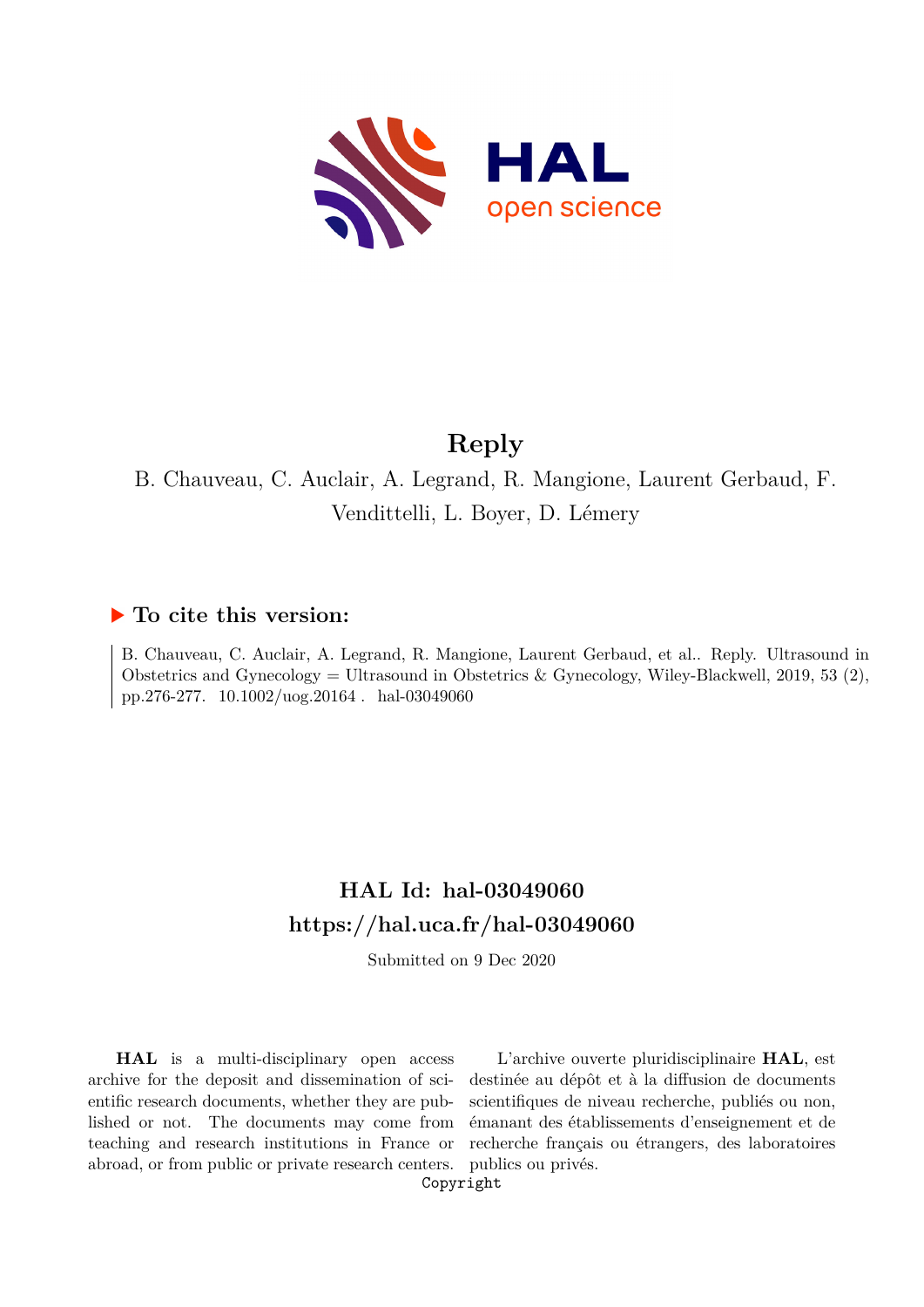# **ISUOG Education** 2020



## **Cardiac advanced** online series

Course chair: Dr. Simon Meagher (Australia) Faculty: Prof. Dario Paladini (Italy), Prof. Julene Carvalho (UK)

## 09:00 GMT · 10:00 CEST · 18:00 AEST

Register for all 3 courses to attend, watch and learn from the best.



**Malformation of the Fetal Semilunar Valves** 12 September 2020



**Override Anomalies (Conotruncal** part 1) 14 November 2020



**Transposition of the great** arteries (Conotruncal part 2) 12 December 2020

| Type                    | Fees                |                         |
|-------------------------|---------------------|-------------------------|
|                         | <b>ISUOG Member</b> | <b>ISUOG Non-member</b> |
| General                 | £150                | $f205*$                 |
| Sonographer & Trainee   | £100                | f115'                   |
| Middle income countries | £50                 | $f65^*$                 |
| Low resource countries  | モフら                 | $f40^*$                 |

Visit our website to register and find out more education@isuog.org | +44 (0)20 7471 9955

#### **Register now**  $\blacktriangleright$



## **Our previous** delegates said:

"Very relevant to clinical practice"

"Great course, especially the fact that it was live streamed"



\*Fees for non-members include ISUOG basic membership for one year, starting from the time of the course.

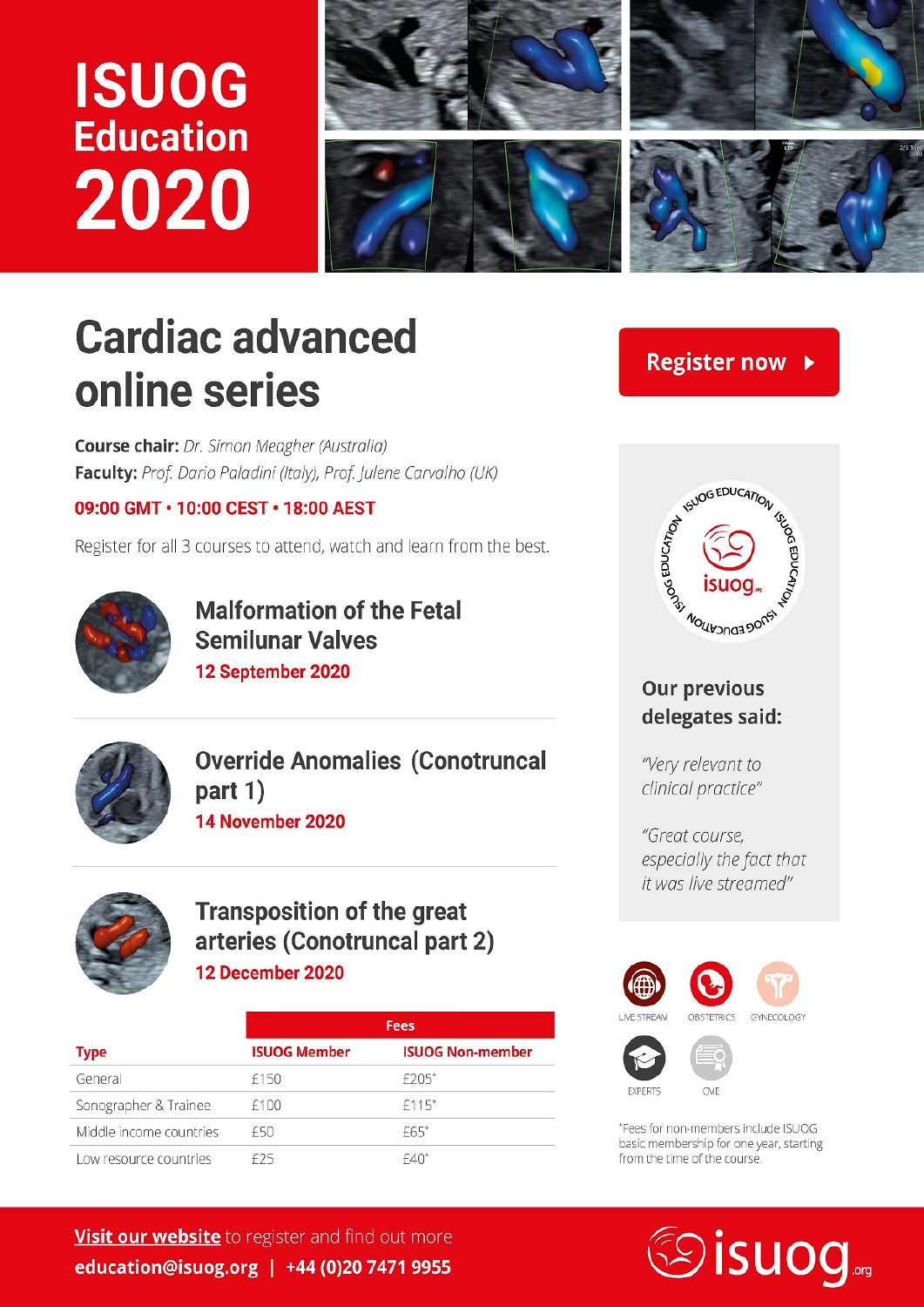from those of the entire group of 114 practitioners. Each of the 20 duplicate trios was inserted randomly into the sequence of reading, but avoiding insertion immediately before or after its duplicate. When one of these trios was presented for the second time it was considered only as a 'kappa trio' and not used for analysis.

Regarding the kappa coefficient threshold, it has been documented previously in a review that reliability of sonographic measurements in obstetrics and gynecology is quite low2. These authors demonstrated that most studies examining reliability overrated the true reproducibility, emphasizing that most such studies were performed by experts in academic centers, so the results may have been better than would be observed usually. In our study, a national sample was collected with no selection or exclusion with respect to the type of center or its experience; therefore, our reliability potentially reflects 'true' reproducibility in daily clinical practice.

To avoid any confusion, we would like to point out that, to address the main objective of the study (i.e. to evaluate how image construction, taking into account different ultrasound propagation velocities, can influence the intrinsic quality of an image), each velocity was compared with the others in terms of grade of image quality. In addition, as described in the methods section regarding our study's secondary objectives, it should be borne in mind that the purpose of selecting the most acceptable images was to facilitate the process of determining which was best – the conventional velocity (1540 m/s) or lower velocities (1420 m/s and 1480 m/s, assessed together), taking into account the anatomical conditions of the abdominal wall (subset analysis).

Regarding the sample size: as we highlighted in our paper, this was an original study, with no previous study investigating the influence of ultrasound propagation velocity setting in optimizing sonographic imaging in obese women; thus, we were unable to evaluate *a priori* the percentage of high-quality images needed for each propagation velocity setting. Further investigations are necessary to confirm our work. This was a preliminary study, not a confirmatory one. Moreover, we considered only four planes, chosen since they differ substantially in terms of contrast and grayscale and are particularly difficult to obtain in obese women. Other conventional planes of mid-trimester fetal ultrasound should also be assessed, in order to validate the results.

We thank Dr Brian for his constructive comments, which have given us the opportunity to clarify the methodological approach that we used.

> B. Chauveau<sup>1,2</sup>, C. Auclair<sup>1,3</sup>, A. Legrand<sup>1,4</sup>, R. Mangione<sup>5</sup>, L. Gerbaud<sup>1,3</sup>, F. Vendittelli<sup>1,4</sup>, L. Boyer<sup>1,2</sup> and D. Lémery<sup>1,4</sup>\* <sup>1</sup>*Universite Clermont Auvergne, Institut Pascal, ´ Clermont-Ferrand, France;*

order to determine whether the practitioners' analysis of each image was consistent, we assessed within-rater variability using a subset of 20 trios of images, which were graded a second time by each practitioner. We identified the 35 raters whose intrarater kappa coefficient was higher than 0.5 and confirmed that their findings did not differ

We thank Dr Brian for his perceptive questions on the statistical approach of our work<sup>1</sup>. In response, we would like to highlight some facts regarding our methodology. All our results were obtained from the rating of 80 trios of images, by each of 114 practitioners. The rating of each image within each trio was independent of the other two, since they were constructed on the basis of three different assumptions regarding propagation velocity. In

**Reply**